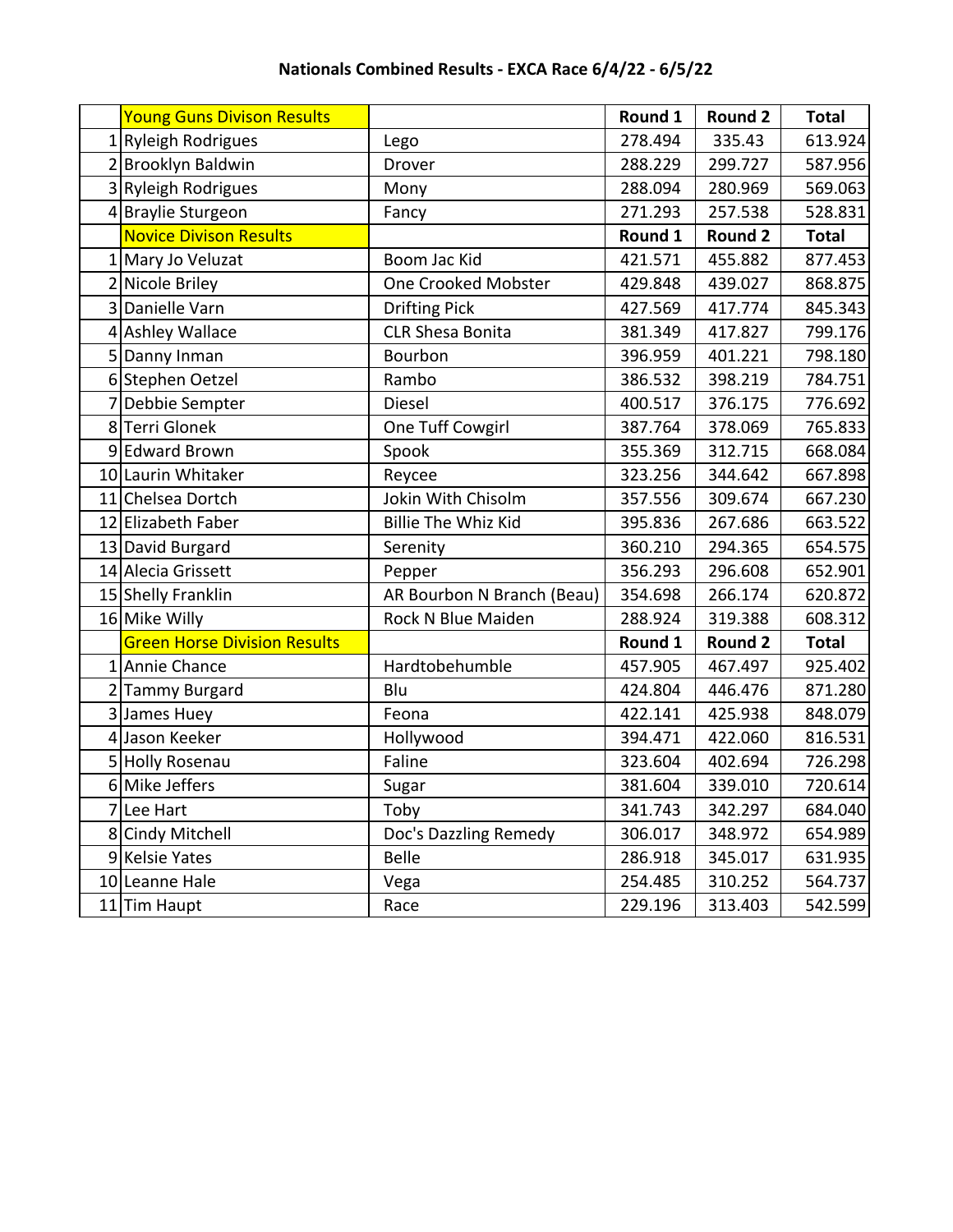| Nationals Combined Results - EXCA Race 6/4/22 - 6/5/22 |
|--------------------------------------------------------|
|                                                        |

| <b>Non Pro Division Results</b> |                            | Round 1 | <b>Round 2</b> | <b>Total</b> |
|---------------------------------|----------------------------|---------|----------------|--------------|
| 1 Tracy Pinson                  | 2X T-Buck                  | 561.587 | 576.086        | 1137.673     |
| 2 Kelsie Yates                  | Whiskey                    | 547.688 | 589.003        | 1136.691     |
| 3 Tracy Pinson                  | <b>Tuff Struck Gold</b>    | 550.067 | 573.016        | 1123.083     |
| 4 Jim Ochs                      | Jesse                      | 539.776 | 577.411        | 1117.187     |
| 5 Angie Jones                   | Aught                      | 545.124 | 569.126        | 1114.250     |
| 6 Kirsten Mew                   | Oakley                     | 525.687 | 568.931        | 1094.618     |
| 7 Leanne Hale                   | Jigsaw                     | 558.809 | 533.918        | 1092.727     |
| 8 Tammy Burgard                 | Badger                     | 514.588 | 552.640        | 1067.228     |
| 9 Rick Schroeder                | <b>Nu Model Mercedes</b>   | 527.006 | 540.185        | 1067.191     |
| 10 Rick Peniston                | Savvy                      | 531.220 | 527.011        | 1058.231     |
| 11 James Huey                   | <b>Tickle</b>              | 519.945 | 537.743        | 1057.688     |
| 12 Cindy Mitchell               | <b>Smarty Pants Marty</b>  | 494.642 | 551.481        | 1046.123     |
| 13 Vaudry Edge                  | Rojo Willy John 2          | 497.114 | 544.865        | 1041.979     |
| 14 Ricky Carey                  | Diablo Roger               | 503.497 | 529.139        | 1032.636     |
| 15 Chris Elbe                   | Lenas Pistol Annie         | 504.648 | 521.159        | 1025.807     |
| 16 Steve Barrett                | Echo                       | 459.418 | 562.260        | 1021.678     |
| 17 Kye Tomlinson                | Mony                       | 520.909 | 495.304        | 1016.213     |
| 18 Laura Green Hart             | Cat <sub>5</sub>           | 483.309 | 522.715        | 1006.024     |
| 19 Rick Cone                    | Chip I'm Hot               | 467.703 | 522.269        | 989.972      |
| 20 Karen Huey                   | Pepite                     | 446.797 | 537.697        | 984.494      |
| 21 Chris Elbe                   | Gus                        | 469.147 | 511.893        | 981.040      |
| 22 Bob Hill                     | RJ Freckles Jewel (Shango) | 445.148 | 493.394        | 938.542      |
| 23 Courtney Pearre              | Tuff                       | 468.261 | 467.665        | 935.926      |
| 24 Kye Tomlinson                | Dexter                     | 509.405 | 413.750        | 923.155      |
| 25 Sarah Sheets                 | <b>Ricochet Rick</b>       | 444.904 | 471.645        | 916.549      |
| 26 Lesa Roe                     | Cat                        | 416.471 | 493.673        | 910.144      |
| 27 Dennis Tipton                | Roos Pine Olena            | 432.810 | 458.646        | 891.456      |
| 28 Angie Jones                  | Ellie                      | 416.357 | 465.090        | 881.447      |
| 29 Hayden Fukes                 | Jake                       | 402.629 | 474.196        | 876.825      |
| 30 Tina Louise Icorn            | Lil Buckwheat Sugar        | 455.659 | 415.792        | 871.451      |
| 31 Jason Keeker                 | <b>TTR Frenchie CD</b>     | 478.801 | 0.000          | 478.801      |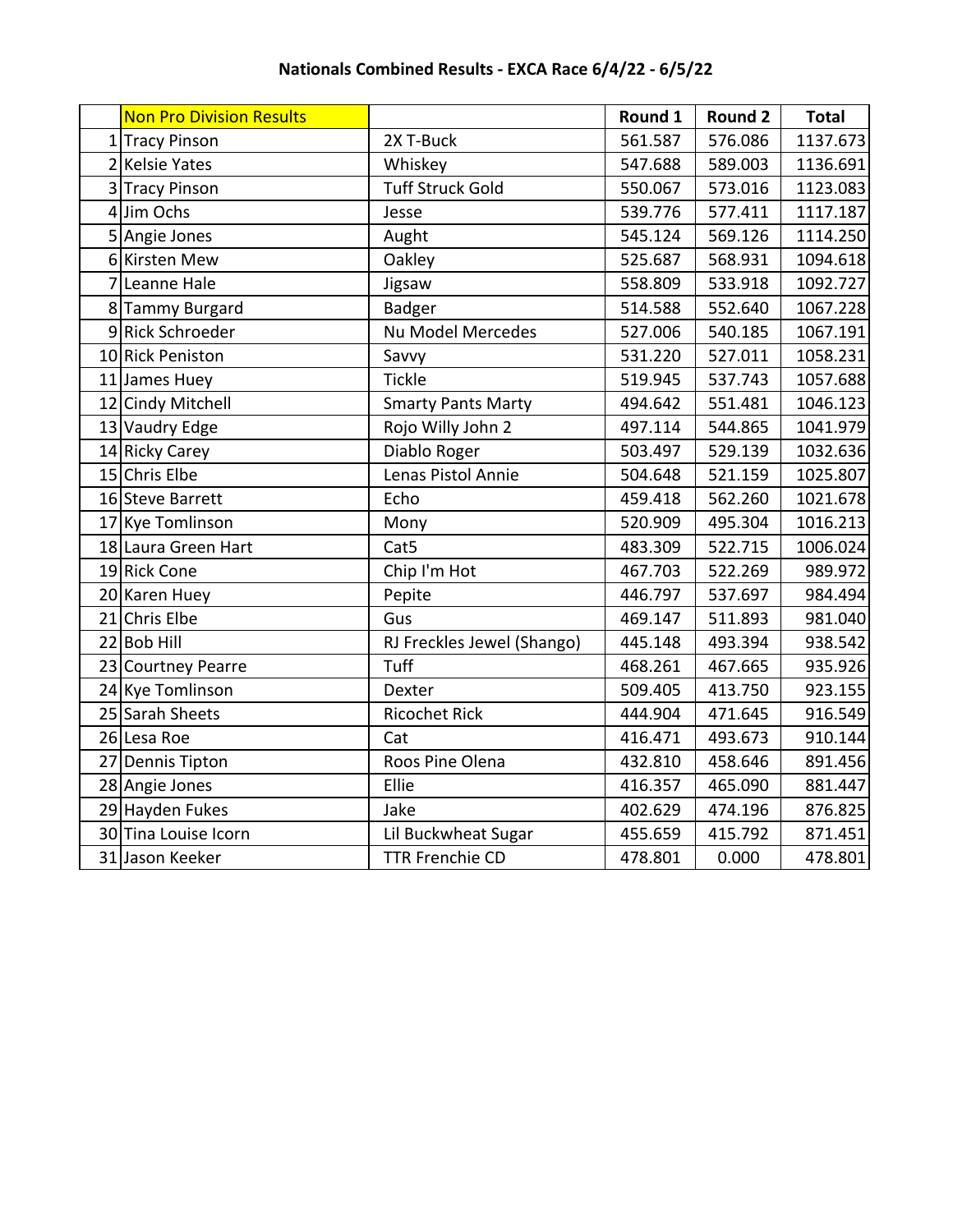| <b>Intermediate Division Results</b> |                             | Round 1 | <b>Round 2</b> | <b>Total</b> |
|--------------------------------------|-----------------------------|---------|----------------|--------------|
| 1 Karen Huey                         | Pepite                      | 507.528 | 534.366        | 1041.894     |
| 2 Rick Schroeder                     | <b>Nu Model Mercedes</b>    | 505.585 | 513.536        | 1019.121     |
| 3 Lisa Steinbach                     | <b>Tuff Struck Gold</b>     | 509.836 | 508.879        | 1018.715     |
| 4 Courtney Pearre                    | Tuff                        | 536.264 | 476.967        | 1013.231     |
| 5 Lesa Roe                           | Cat                         | 482.965 | 492.687        | 975.652      |
| 6 Sarah Sheets                       | <b>Ricochet Rick</b>        | 476.080 | 471.543        | 947.623      |
| 7 Tina Louise Icorn                  | Lil Buckwheat Sugar         | 480.739 | 462.935        | 943.674      |
| 8 Danielle Varn                      | <b>Drifting Pick</b>        | 453.799 | 478.818        | 932.617      |
| 9 Jenna Bishop                       | J-Low                       | 479.337 | 447.555        | 926.892      |
| 10 Terri Glonek                      | One Tuff Cowgirl            | 472.624 | 452.977        | 925.601      |
| 11 Teresa Cone                       | Chip I'm Hot                | 437.259 | 483.379        | 920.638      |
| 12 Ashley Wallace                    | <b>CLR Shesa Bonita</b>     | 424.687 | 478.931        | 903.618      |
| 13 John Hodges                       | SB Shaney Face Dunit        | 378.143 | 524.994        | 903.137      |
| 14 Cheyenne Layton                   | Stone                       | 460.731 | 424.106        | 884.837      |
| 15 Danny Inman                       | Bourbon                     | 438.973 | 404.482        | 843.455      |
| 16 Angie Schulte                     | Classy Litte Reward         | 350.606 | 321.086        | 671.692      |
| 17 Tim Haupt                         | Dock Lee                    | 277.075 | 357.112        | 634.187      |
| 18 Nicole Briley                     | <b>One Crooked Mobster</b>  | 0.000   | 492.250        | 492.250      |
| 19 Teresa Cone                       | Reys Kual Toy               | 446.726 | 0.000          | 446.726      |
| 20 Sharon Kornman-Oetzel             | Lou                         | 445.963 | 0.000          | 445.963      |
| 21 Laurin Whitaker                   | Reycee                      | 0.000   | 381.261        | 381.261      |
| <b>Youth Divison Results</b>         |                             | Round 1 | <b>Round 2</b> | <b>Total</b> |
| 1 Colton Jones                       | Yeti                        | 533.757 | 537.311        | 1071.068     |
| 2 Kye Tomlinson                      | Dexter                      | 518.104 | 515.550        | 1033.654     |
| 3 Paityn Blunk                       | Eldon                       | 511.007 | 496.946        | 1007.953     |
| 4 Kye Tomlinson                      | Mony                        | 489.159 | 518.561        | 1007.720     |
| 5 Shelby Keeker                      | <b>TTR Frenchie CD</b>      | 515.619 | 490.485        | 1006.104     |
| 6 Faith Kuestersteffen               | Lena                        | 465.590 | 502.169        | 967.759      |
| 7 Paityn Blunk                       | Not Henry                   | 493.238 | 450.655        | 943.893      |
| 8 Hayden Fukes                       | Jake                        | 460.252 | 459.663        | 919.915      |
| 9 Taylor Layton                      | Stone                       | 468.649 | 428.511        | 897.160      |
| 10 Braxton Keeker                    | <b>TTR Boon Dozer CD</b>    | 413.930 | 470.743        | 884.673      |
| 11 Bub Ellis                         | <b>TTR Frenchie CD</b>      | 348.656 | 285.709        | 634.365      |
| 12 Bailey Jones                      | Ellie                       | 466.794 | 0.000          | 466.794      |
| 13 Alexa Franklin                    | BFR Blackburn Steel (Reign) | 450.458 | 0.000          | 450.458      |